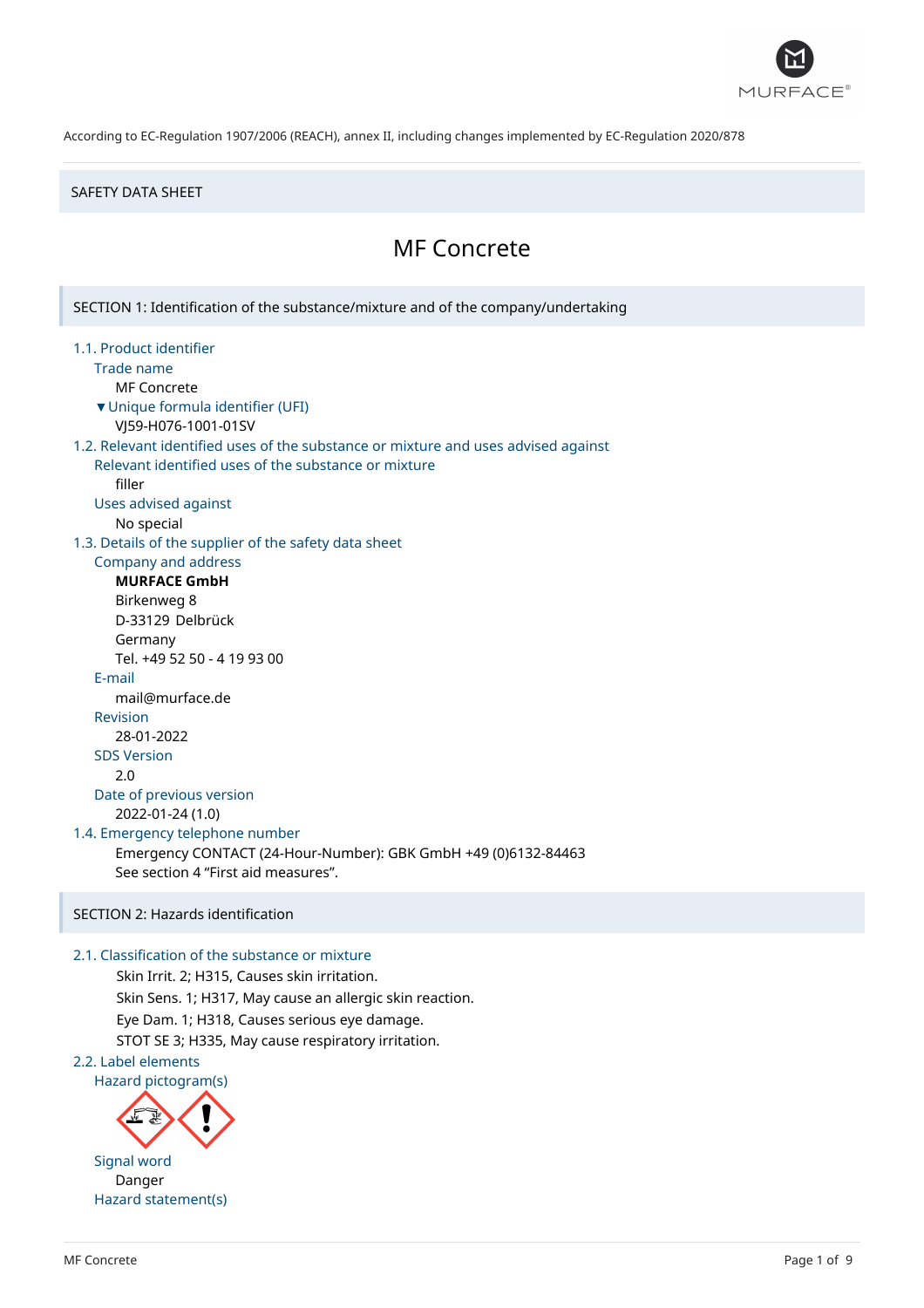

```
Causes skin irritation. (H315)
      May cause an allergic skin reaction. (H317)
      Causes serious eye damage. (H318)
      May cause respiratory irritation. (H335)
   Safety statement(s)
      General
         -
      ▼Prevention
         Wear eye protection/protective clothing. (P280)
         Avoid breathing dust. (P261)
      Response
         IF IN EYES: Rinse cautiously with water for several minutes. Remove contact lenses, if present and easy to do.
         Continue rinsing. (P305+P351+P338)
         Immediately call a POISON CENTER/doctor. (P310)
      Storage
         Store in a well-ventilated place. Keep container tightly closed. (P403+P233)
      Disposal
         Dispose of contents/container to an approved waste disposal plant. (P501)
   Hazardous substances
      Portland Cement
2.3. Other hazards
  Additional labelling
      Not applicable
  Additional warnings
      This mixture/product does not contain any substances considered to meet the criteria classifying them as PBT
      and/or vPvB.
```
SECTION 3: Composition/information on ingredients

# 3.2. Mixtures

| Product/substance      | Identifiers                                                      | % $w/w$               | Classification                                                                    | Note |
|------------------------|------------------------------------------------------------------|-----------------------|-----------------------------------------------------------------------------------|------|
| <b>Portland Cement</b> | CAS No.: 65997-15-1<br>EC No.: 266-043-4<br>REACH:<br>Index No.: | $>= 25 \% - 5$<br>50% | Skin Irrit. 2, H315<br>Skin Sens. 1B, H317<br>Eye Dam. 1, H318<br>STOT SE 3, H335 |      |

-----

See full text of H-phrases in section 16. Occupational exposure limits are listed in section 8, if these are available. Other information

No special

# SECTION 4: First aid measures

# 4.1. Description of first aid measures

#### General information

In the case of accident: Contact a doctor or casualty department – take the label or this safety data sheet. Contact a doctor if in doubt about the injured person's condition or if the symptoms persist. Never give an unconscious person water or other drink.

#### Inhalation

Upon breathing difficulties or irritation of the respiratory tract: Bring the person into fresh air and stay with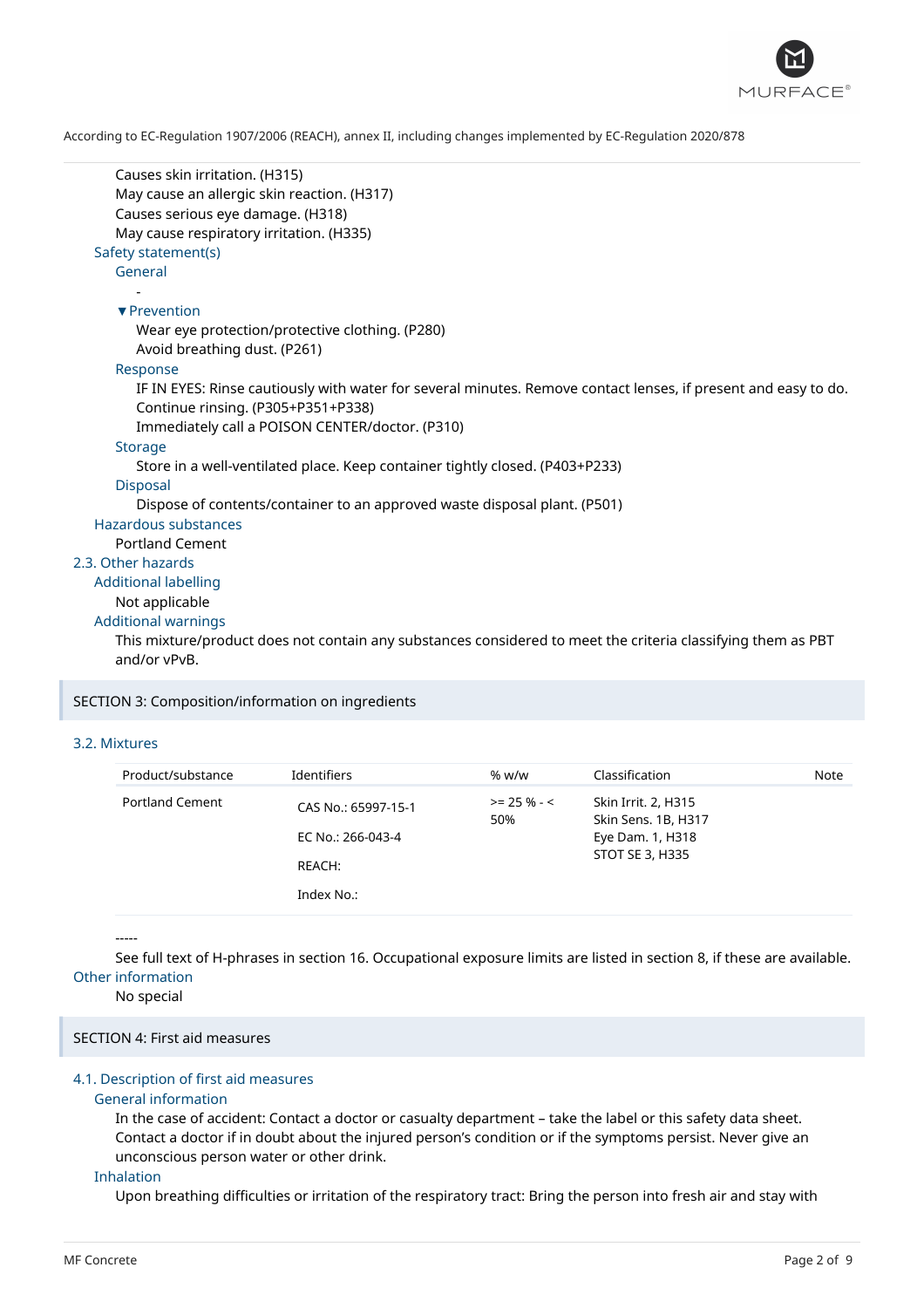

### him/her.

# Skin contact

IF ON SKIN: Wash with plenty of water and soap.

Remove contaminated clothing and shoes. Ensure to wash exposed skin thoroughly with water and soap. DO NOT use solvents or thinners.

If skin irritation occurs: Get medical advice/attention.

#### Eye contact

Upon irritation of the eye: Remove contact lenses. Flush eyes with plenty of water or salt water (20-30°C) for at least 15 minutes and continue until irritation stops. Make sure you flush under the upper and lower eyelids. Seek medical assistance immediately and continue flushing during transport.

### Ingestion

Provide plenty of water for the person to drink and stay with him/her. In case of malaise, seek medical advice immediately and bring the safety data sheet or label from the product. Do not induce vomiting, unless recommended by the doctor. Have the victim lean forward with head down to avoid inhalation of- or choking on vomited material.

#### Burns

Not applicable

# 4.2. Most important symptoms and effects, both acute and delayed

Sensitisation: This product contains substances, which may trigger allergic reaction upon dermal contact. Manifestation of allergic reactions typically takes place within 12-72 hours after exposure.

Irritation effects: This product contains substances, which may cause irritation upon exposure to skin, eyes or lungs. Exposure may result in an increased absorption potential of other hazardous substances at the area of exposure.

# 4.3. Indication of any immediate medical attention and special treatment needed

IF exposed or concerned:

Get immediate medical advice/attention.

If skin irritation or rash occurs: Get medical advice/attention.

#### Information to medics

Bring this safety data sheet or the label from this product.

# SECTION 5: Firefighting measures

#### 5.1. Extinguishing media

Suitable extinguishing media: Alcohol-resistant foam, carbon dioxide, powder, water mist.

Unsuitable extinguishing media: Waterjets should not be used, since they can spread the fire.

# 5.2. Special hazards arising from the substance or mixture

Fire will result in dense smoke. Exposure to combustion products may harm your health. Closed containers, which are exposed to fire, should be cooled with water. Do not allow fire-extinguishing water to enter the sewage system and nearby surface waters.

#### 5.3. Advice for firefighters

Wear self-contained breathing apparatus and protective clothing to prevent contact. Upon direct exposure contact The National Poisons Information Service (dial 111, 24 h service) in order to obtain further advice.

SECTION 6: Accidental release measures

#### 6.1. Personal precautions, protective equipment and emergency procedures

Avoid direct contact with spilled substances.

# 6.2. Environmental precautions

Avoid discharge to lakes, streams, sewers, etc.

6.3. Methods and material for containment and cleaning up

Collect spills carefully. Moist the material with water in order to prevent the formation and propagation of dust. To the extent possible cleaning is performed with normal cleaning agents. Avoid use of solvents.

#### 6.4. Reference to other sections

See section 13 on "Disposal considerations" in regard of handling of waste.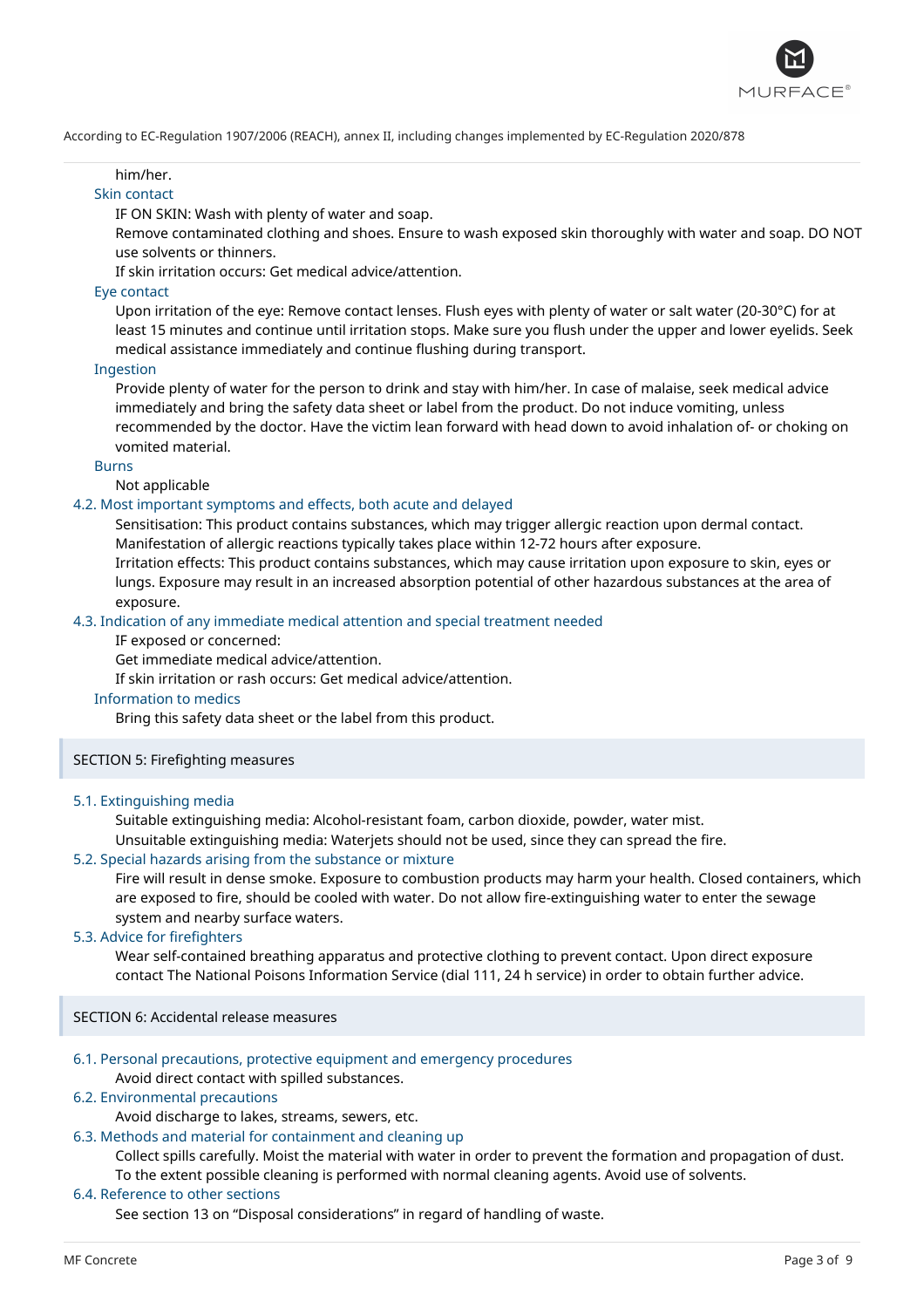

See section 8 "Exposure controls/personal protection" for protective measures.

SECTION 7: Handling and storage

#### 7.1. Precautions for safe handling

Avoid direct contact with the product.

Smoking, drinking and consumption of food is not allowed in the work area.

See section 8 "Exposure controls/personal protection" for information on personal protection.

#### 7.2. Conditions for safe storage, including any incompatibilities

Containers that have been opened must be carefully resealed and kept upright to prevent leakage. Powder trickling out onto the floor or onto other containers must be prevented.

#### Recommended storage material

Keep only in original packaging.

Storage temperature

Room temperature 18 to 23°C (Storage on stock, 3 to 8°C)

Incompatible materials

Strong acids, strong bases, strong oxidizing agents, and strong reducing agents.

#### 7.3. Specific end use(s)

This product should only be used for applications quoted in section 1.2

# SECTION 8: Exposure controls/personal protection

#### 8.1. Control parameters

 $\overline{a}$ 

```
Portland Cement
```
Long term exposure limit (8 hours) (mg/m<sup>3</sup>): 10(inhalable)/4(respirable)

The Control of Substances Hazardous to Health Regulations 2002. SI 2002/2677 The Stationery Office 2002. EH40/2005 Workplace exposure limits (Fourth Edition 2020).

#### DNEL

No data available

# PNEC

No data available

# 8.2. Exposure controls

Compliance with the given occupational exposure limits values should be controlled on a regular basis. General recommendations

Smoking, drinking and consumption of food is not allowed in the work area.

# Exposure scenarios

There are no exposure scenarios implemented for this product.

Exposure limits

Professional users are subjected to the legally set maximum concentrations for occupational exposure. See occupational hygiene limit values above.

#### Appropriate technical measures

Airborne gas and dust concentrations must be kept at a minimum and below current limit values (see above). Installation of a local exhaust system if normal air flow in the work room is not sufficient is recommended. Ensure emergency eyewash and -showers are clearly marked.

#### Hygiene measures

Take off contaminated clothing and wash it before reuse.

Measures to avoid environmental exposure

#### No specific requirements

Individual protection measures, such as personal protective equipment

#### ▼Generally

Use only CE marked protective equipment.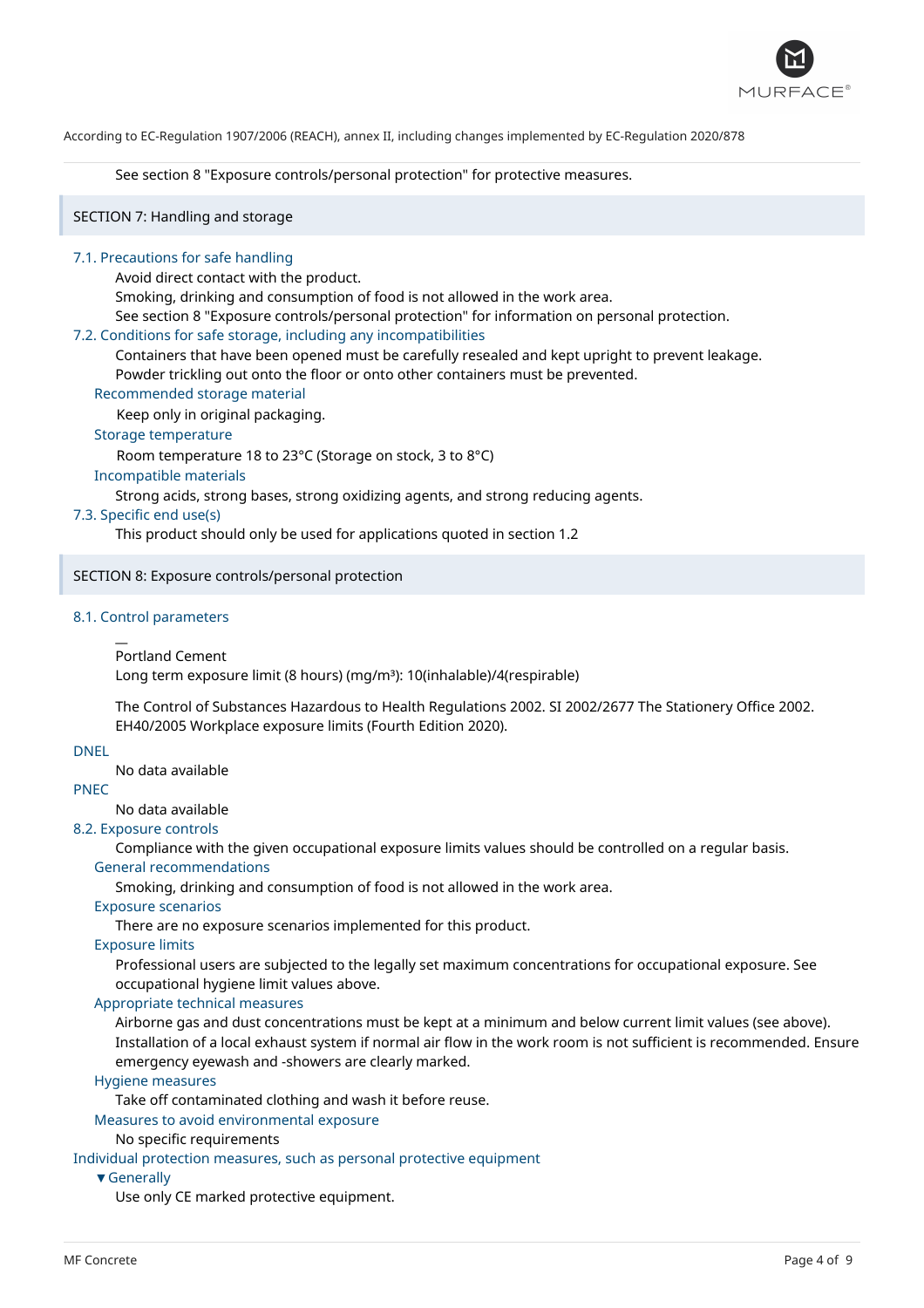

|                 | No specific requirements                                                                                  |                      |        |                          |           |  |
|-----------------|-----------------------------------------------------------------------------------------------------------|----------------------|--------|--------------------------|-----------|--|
|                 | ▼ Respiratory Equipment                                                                                   |                      |        |                          |           |  |
| Type            |                                                                                                           | Class                | Colour | Standards                |           |  |
| S/SL            |                                                                                                           | P <sub>1</sub>       | White  | <b>EN149</b>             |           |  |
|                 | ▼ Skin protection                                                                                         |                      |        |                          |           |  |
|                 | Recommended                                                                                               | Type/Category        |        | Standards                |           |  |
|                 | Dedicated work clothing<br>should be worn                                                                 | $\blacksquare$       |        | $\overline{a}$           |           |  |
|                 | ▼ Hand protection                                                                                         |                      |        |                          |           |  |
|                 | Material                                                                                                  | Glove thickness (mm) |        | Breakthrough time (min.) | Standards |  |
|                 | No special when used as<br>intended                                                                       | $\blacksquare$       |        | $\overline{\phantom{a}}$ |           |  |
|                 | ▼ Eye protection                                                                                          |                      |        |                          |           |  |
| Type            |                                                                                                           | Standards            |        |                          |           |  |
|                 |                                                                                                           |                      |        |                          |           |  |
|                 | Safety glasses                                                                                            | <b>EN166</b>         |        |                          |           |  |
|                 | SECTION 9: Physical and chemical properties<br>9.1. Information on basic physical and chemical properties |                      |        |                          |           |  |
|                 | Physical state                                                                                            |                      |        |                          |           |  |
|                 | Powder                                                                                                    |                      |        |                          |           |  |
| Colour<br>White |                                                                                                           |                      |        |                          |           |  |
|                 | Odour / Odour threshold                                                                                   |                      |        |                          |           |  |
|                 | Characteristic                                                                                            |                      |        |                          |           |  |
| pH              |                                                                                                           |                      |        |                          |           |  |
| 12              |                                                                                                           |                      |        |                          |           |  |
| 2.1             | ▼ Density (g/cm <sup>3</sup> )                                                                            |                      |        |                          |           |  |
|                 | Kinematic viscosity                                                                                       |                      |        |                          |           |  |
|                 | Does not apply to solids.                                                                                 |                      |        |                          |           |  |
|                 | Particle characteristics                                                                                  |                      |        |                          |           |  |
|                 | Testing not relevant or not possible due to nature of the product.                                        |                      |        |                          |           |  |
|                 |                                                                                                           |                      |        |                          |           |  |
|                 | Melting point/Freezing point (°C)                                                                         |                      |        |                          |           |  |
|                 | Not applicable - risk of decomposition                                                                    |                      |        |                          |           |  |
| Phase changes   | Softening point/range (waxes and pastes) (°C)                                                             |                      |        |                          |           |  |
|                 | Does not apply to solids.<br>Boiling point (°C)                                                           |                      |        |                          |           |  |
|                 | Does not apply to solids.                                                                                 |                      |        |                          |           |  |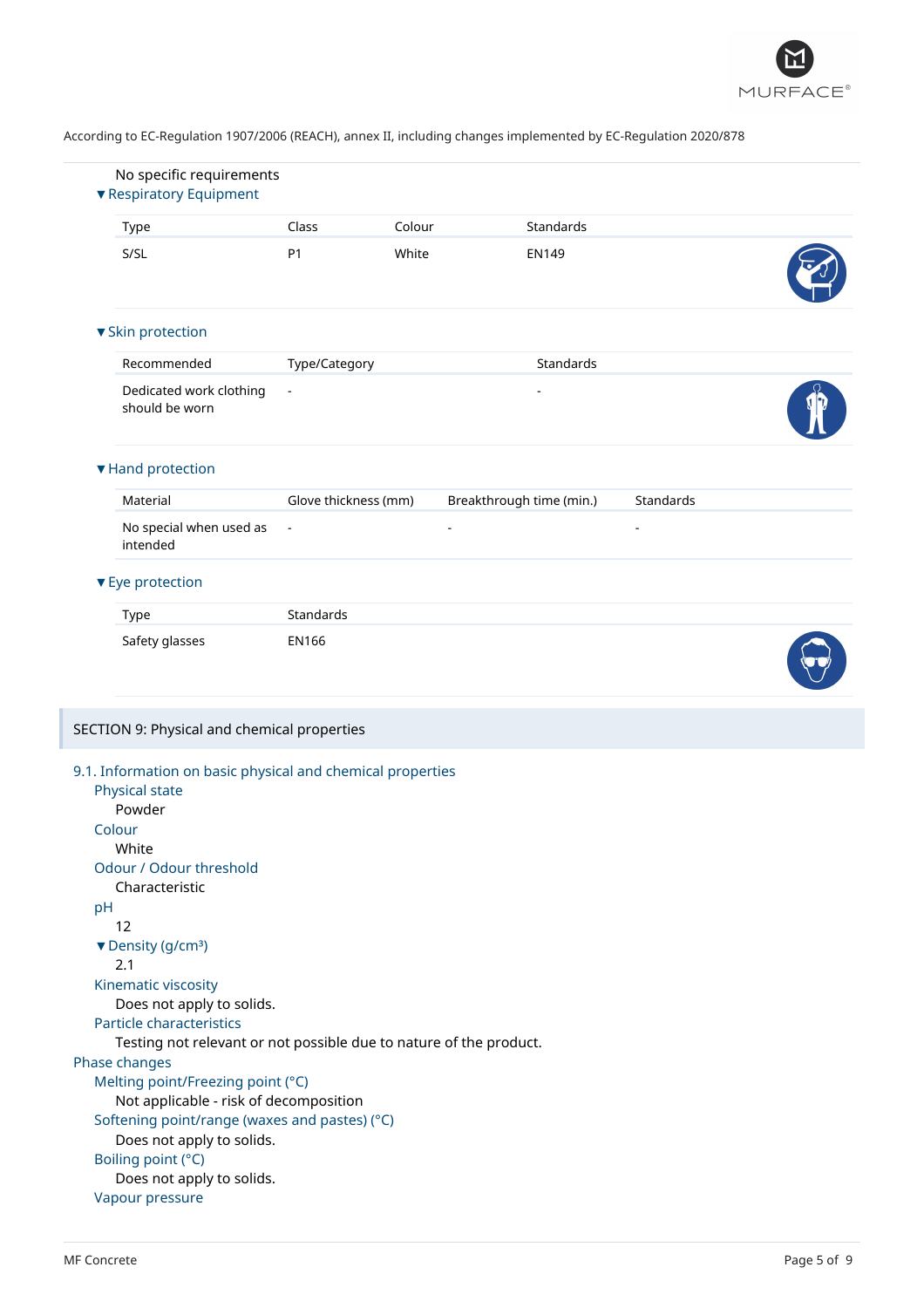

Testing not relevant or not possible due to nature of the product. Relative vapour density Does not apply to solids. Decomposition temperature (°C) 260 °C Data on fire and explosion hazards Flash point (°C) Does not apply to solids. Ignition (°C) Testing not relevant or not possible due to nature of the product. Auto flammability (°C) Testing not relevant or not possible due to nature of the product. Lower and upper explosion limit (% v/v) Does not apply to solids. **Solubility** Solubility in water Soluble n-octanol/water coefficient Testing not relevant or not possible due to nature of the product. Solubility in fat (g/L) Testing not relevant or not possible due to nature of the product. 9.2. Other information Other physical and chemical parameters No data available SECTION 10: Stability and reactivity 10.1. Reactivity No data available 10.2. Chemical stability The product is stable under the conditions, noted in section 7 "Handling and storage". 10.3. Possibility of hazardous reactions No special 10.4. Conditions to avoid No special 10.5. Incompatible materials Strong acids, strong bases, strong oxidizing agents, and strong reducing agents. 10.6. Hazardous decomposition products The product is not degraded when used as specified in section 1. SECTION 11: Toxicological information 11.1. Information on hazard classes as defined in Regulation (EC) No 1272/2008 Acute toxicity Based on available data, the classification criteria are not met. Skin corrosion/irritation Causes skin irritation. Serious eye damage/irritation Causes serious eye damage. Respiratory sensitisation Based on available data, the classification criteria are not met. Skin sensitisation May cause an allergic skin reaction. Germ cell mutagenicity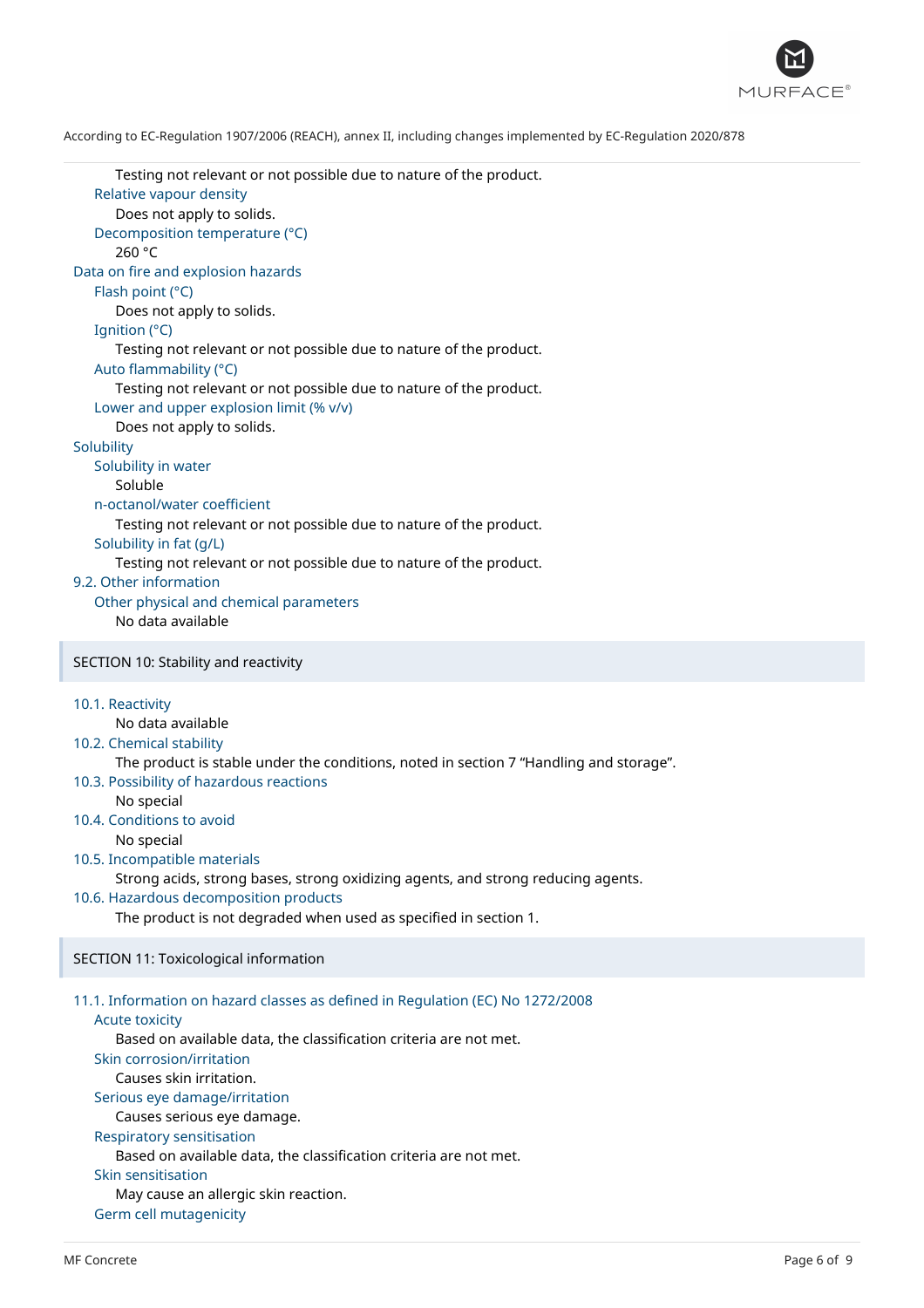

Based on available data, the classification criteria are not met. Carcinogenicity

Based on available data, the classification criteria are not met.

Reproductive toxicity

Based on available data, the classification criteria are not met.

# STOT-single exposure

May cause respiratory irritation.

#### STOT-repeated exposure

Based on available data, the classification criteria are not met.

#### Aspiration hazard

Based on available data, the classification criteria are not met.

# 11.2. Information on other hazards

# Long term effects

Irritation effects: This product contains substances, which may cause irritation upon exposure to skin, eyes or lungs. Exposure may result in an increased absorption potential of other hazardous substances at the area of exposure.

Endocrine disrupting properties

No special

Other information

No special

# SECTION 12: Ecological information

#### 12.1. Toxicity

No data available

- 12.2. Persistence and degradability No data available
- 12.3. Bioaccumulative potential No data available
- 12.4. Mobility in soil

No data available

# 12.5. Results of PBT and vPvB assessment

This mixture/product does not contain any substances considered to meet the criteria classifying them as PBT and/or vPvB.

12.6. Endocrine disrupting properties

No special

12.7. Other adverse effects

No special

SECTION 13: Disposal considerations

# 13.1. Waste treatment methods

Not applicable Contaminated packing

Product is covered by the regulations on hazardous waste. HP 4 - Irritant (skin irritation and eye damage) HP 5 - Specific Target Organ Toxicity (STOT)/Aspiration Toxicity HP 13 – Sensitising Dispose of contents/container to an approved waste disposal plant. Regulation (EU) No 1357/2014 of 18 December 2014 on waste. ▼EWC code 17 01 01 Concrete Specific labelling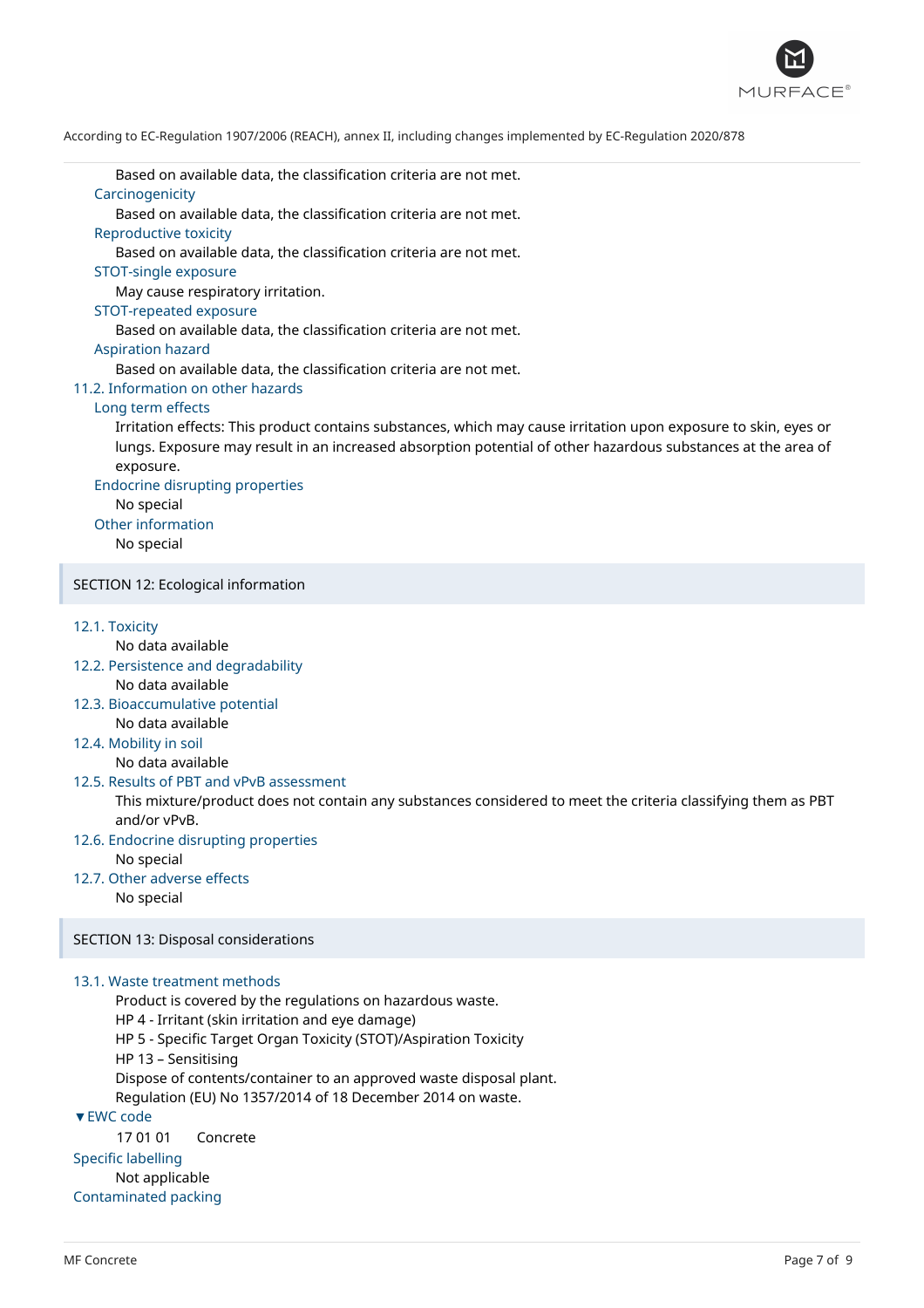

Packaging containing residues of the product must be disposed of similarly to the product.

# SECTION 14: Transport information

#### 14.1. - 14.4.

Not dangerous goods according to ADR, IATA and IMDG. ADR/RID Not applicable IMDG Not applicable MARINE POLLUTANT No IATA Not applicable 14.5. Environmental hazards Not applicable 14.6. Special precautions for user Not applicable 14.7. Maritime transport in bulk according to IMO instruments No data available SECTION 15: Regulatory information

15.1. Safety, health and environmental regulations/legislation specific for the substance or mixture

Restrictions for application Restricted to professional users.

People under the age of 18 shall not be exposed to this product.

Demands for specific education

No specific requirements

SEVESO - Categories / dangerous substances

Not applicable

Additional information

Not applicable

Sources

The Management of Health and Safety at Work Regulations 1999 Regulation (EU) No 1357/2014 of 18 December 2014 on waste. CLP Regulation (EC) No 1272/2008, as retained and amended in UK law. EC-Regulation 1907/2006 (REACH), as amended by UK REACH Regulations SI 2019/758

15.2. Chemical safety assessment

No

SECTION 16: Other information

#### Full text of H-phrases as mentioned in section 3

H315, Causes skin irritation.

H317, May cause an allergic skin reaction.

H318, Causes serious eye damage.

H335, May cause respiratory irritation.

# Abbreviations and acronyms

ADN = European Provisions concerning the International Carriage of Dangerous Goods by Inland Waterway

ADR = The European Agreement concerning the International Carriage of Dangerous Goods by Road

ATE = Acute Toxicity Estimate

BCF = Bioconcentration Factor